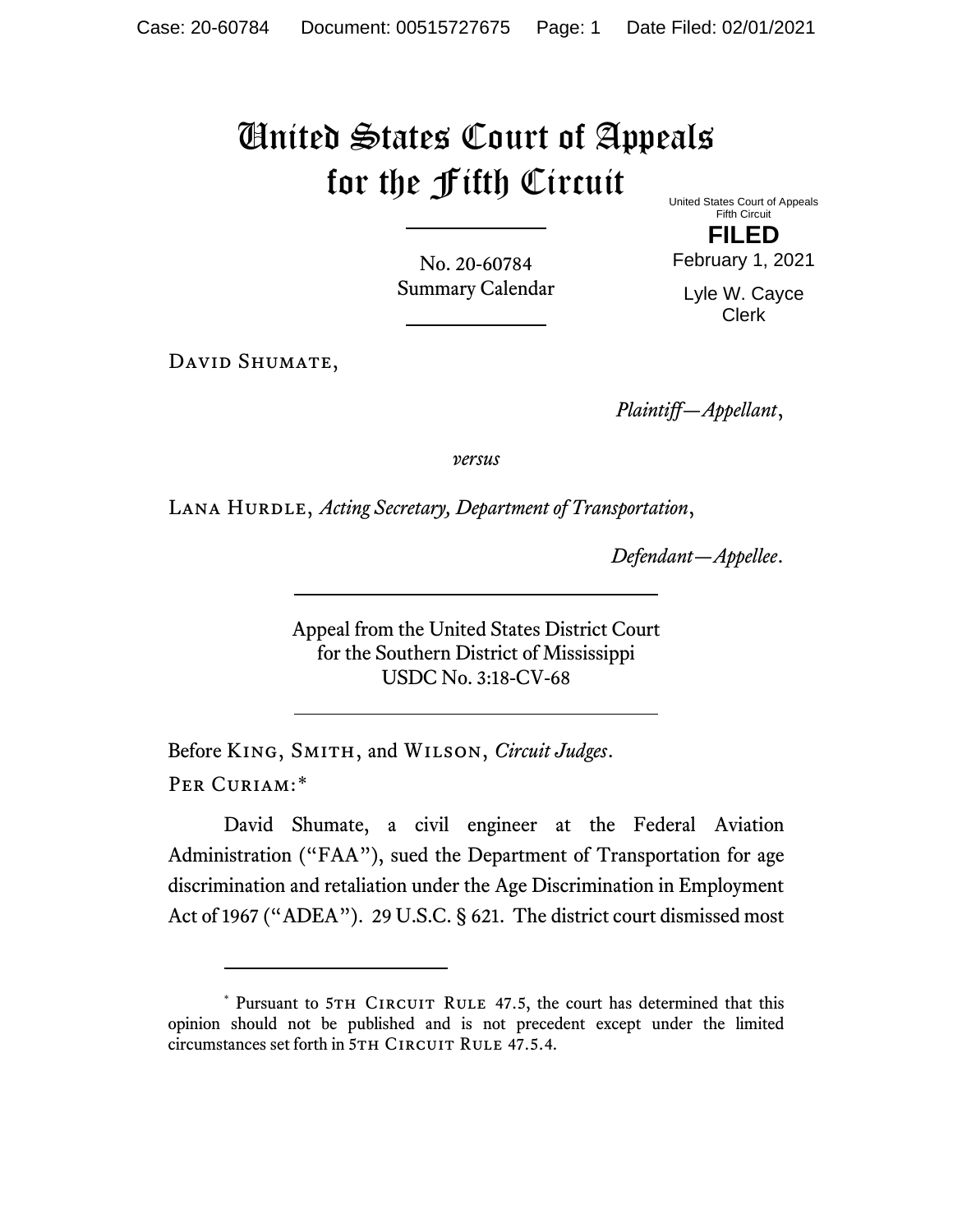## No. 20-60784

of Shumate's claims on summary judgment, allowing a single retaliation claim to proceed to trial. In his surviving claim, Shumate alleged that the FAA did not select him as an assistant manager at its office in Memphis, Tennessee, because he had filed an Equal Employment Opportunity ("EEO") complaint. After a two-day bench trial, the district court found that the FAA did not retaliate against Shumate and dismissed Shumate's claim with prejudice. Aggrieved, Shumate appeals the district court's judgment. We AFFIRM.

"The standard of review for a bench trial is well established: findings of fact are reviewed for clear error and legal issues are reviewed de novo." *Coe v. Chesapeake Exploration, L.L.C.*, 695 F.3d 311, 316 (5th Cir. 2012). "A finding of fact is clearly erroneous when, although there is evidence to support it, the reviewing court based on all the evidence is left with the definitive and firm conviction that a mistake has been committed." *Houston Expl. Co. v. Halliburton Energy Servs., Inc.*, 359 F.3d 777, 779 (5th Cir. 2004) (citation and internal quotation marks omitted). When factual findings are based on witnesses' credibility, "Rule 52(a) demands even greater deference to the trial court's findings; for only the trial judge can be aware of the variations in demeanor and tone of voice that bear so heavily on the listener's understanding of and belief in what is said." *Anderson v.City of BessemerCity, N.C.*, 470 U.S. 564, 575 (1985).

Shumate contends that the district court erred by not requiring the Secretary to rebut his prima facie case of retaliation under the *McDonnell Douglas* burden-shifting framework. *See McDonnell Douglas Corp. v. Green*, 411 U.S. 792, 802–05 (1973). But Shumate fully tried his retaliation case. And "[o]n appellate review of a fully tried case, we do not concern ourselves with the shifting burdens of proof that are relevant at trial." *Collins v. Baptist Mem'l Geriatric Ctr.*, 937 F.2d 190, 192 (5th Cir. 1991). "Rather, we limit our